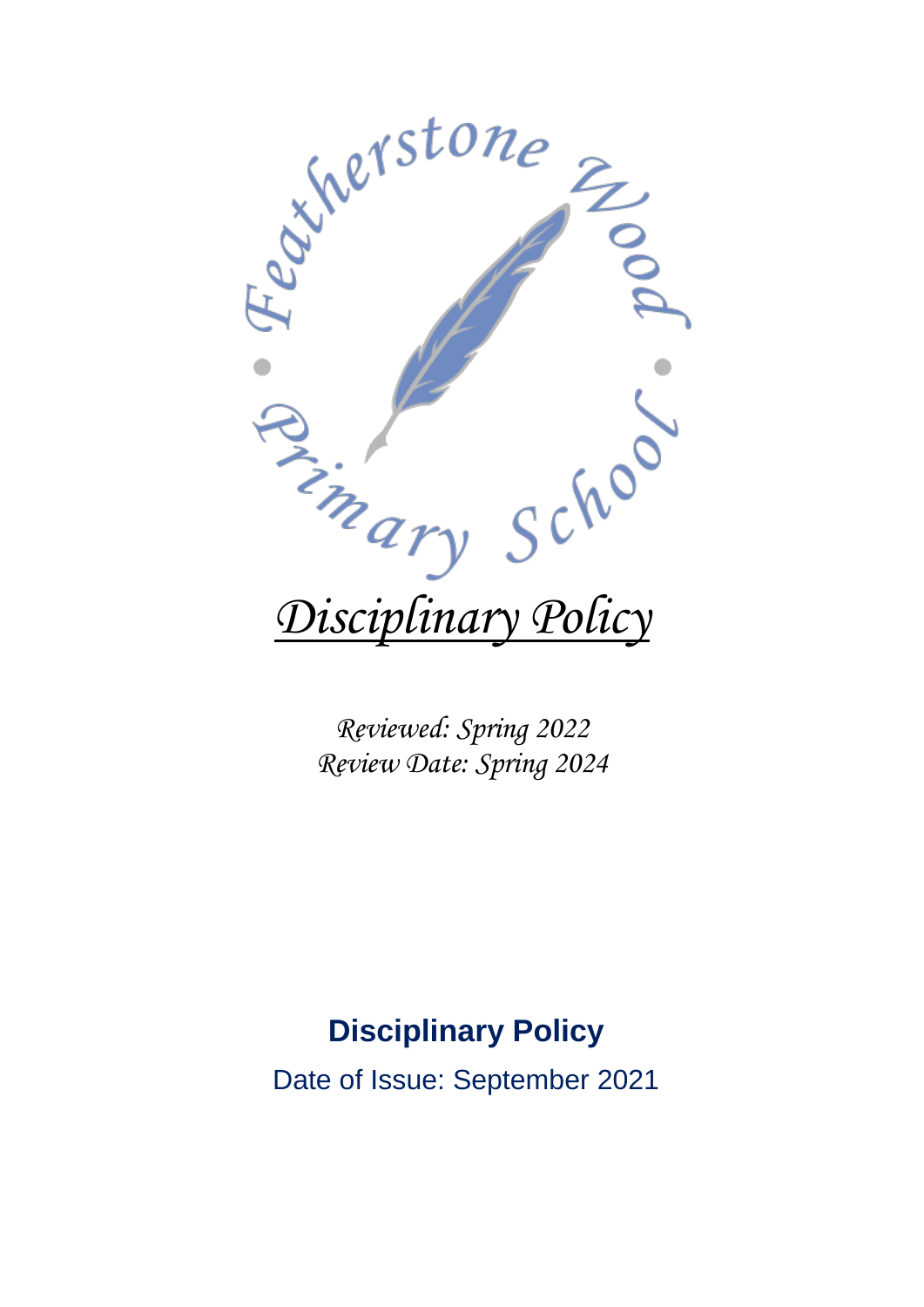#### **Contents**

| 1.    |                                                                                        |  |  |
|-------|----------------------------------------------------------------------------------------|--|--|
| 2.    |                                                                                        |  |  |
|       | 2.1.                                                                                   |  |  |
|       | 2.2.                                                                                   |  |  |
| 3.    |                                                                                        |  |  |
| 4.    |                                                                                        |  |  |
| 5.    |                                                                                        |  |  |
| 6.    |                                                                                        |  |  |
| 7.    |                                                                                        |  |  |
| 8.    | Disciplinary action involving a professional association/trade union representative or |  |  |
| 9.    |                                                                                        |  |  |
| 10.   |                                                                                        |  |  |
| 11.   |                                                                                        |  |  |
| 12.   |                                                                                        |  |  |
| 13.   |                                                                                        |  |  |
| 13.1. |                                                                                        |  |  |
| 13.2. |                                                                                        |  |  |
| 14.   |                                                                                        |  |  |
| 15.   |                                                                                        |  |  |
| 16.   |                                                                                        |  |  |
| 17.   |                                                                                        |  |  |
| 18.   |                                                                                        |  |  |
| 19.   |                                                                                        |  |  |
| 20.   |                                                                                        |  |  |
|       | 20.1.                                                                                  |  |  |
|       | 20.2.                                                                                  |  |  |
|       | 20.3.                                                                                  |  |  |
|       | 20.4.                                                                                  |  |  |
| 21.   |                                                                                        |  |  |

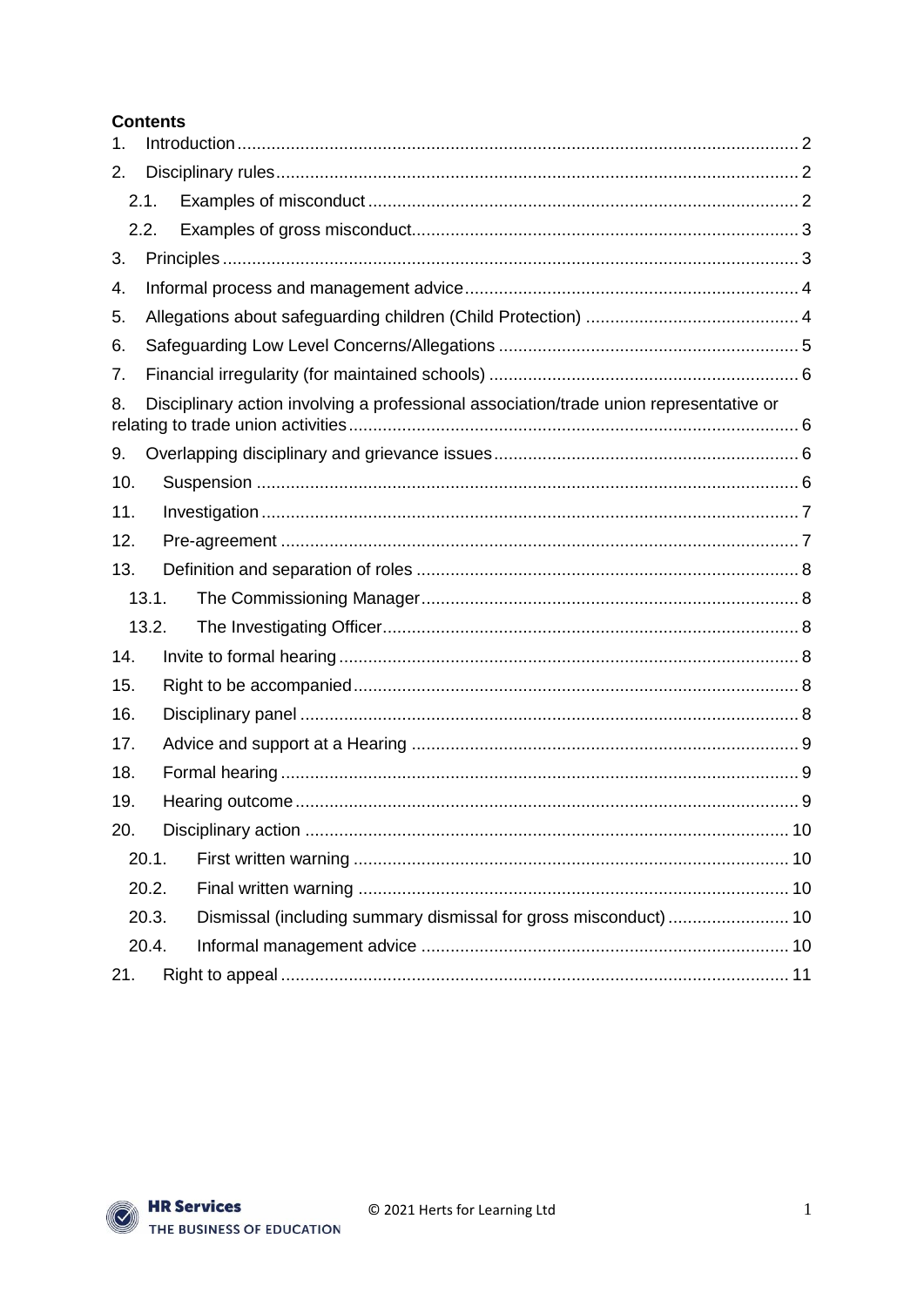# <span id="page-2-0"></span>**1. Introduction**

The aims of this Disciplinary Policy are to:

- set out the standards of conduct expected of all staff
- ensure consistent and fair treatment for all
- ensure that any disciplinary matter is dealt with fairly and in a timely manner

The policy and procedure applies to all employees except for non-teaching employees within their probationary period who are regulated by the school's probationary policy. It does not apply to agency workers, consultants, self-employed contractors or volunteers unless the allegation relates to safeguarding in which case, the school have a statutory duty to take appropriate action (see Section 5).

This policy and procedure does not form part of any employee's contract of employment and it may be amended at any time

Where appropriate, actions taken by employees outside working hours may also fall within the scope of this policy.

# <span id="page-2-1"></span>**2. Disciplinary rules**

The normally accepted rules of behaviour, which apply in society as a whole, apply equally in the work situation. Any breach of an employee's contract of employment, any conduct, which the school considers unsatisfactory or prejudicial to its interests, or any failure to meet the required standards of work, may render an employee liable to disciplinary action.

The lists below are not exhaustive and only serve as a guide to matters that the school may deem (depending upon the nature, circumstances and severity of the incident) to be a breach of general discipline or gross misconduct.

It is accepted that to differentiate between general and serious breaches of discipline is difficult, therefore each case must be treated on its own merits. Since the examples are only guidelines, discretion will have to be exercised by the school in categorising breaches of discipline having regard to all the circumstances under which the breach of discipline occurred.

#### <span id="page-2-2"></span>**2.1. Examples of misconduct**

The following non-exhaustive list provides examples of matters that will usually be regarded as misconduct:

- minor breaches of policies
- poor timekeeping
- work not of the required standard (where capability is not in question)
- disruptive behaviour
- time wasting
- refusal to follow instructions
- inappropriate or offensive behaviour for example foul or abusive language
- minor damage to, or unauthorised use of, school property/facilities
- negligence in the performance of duties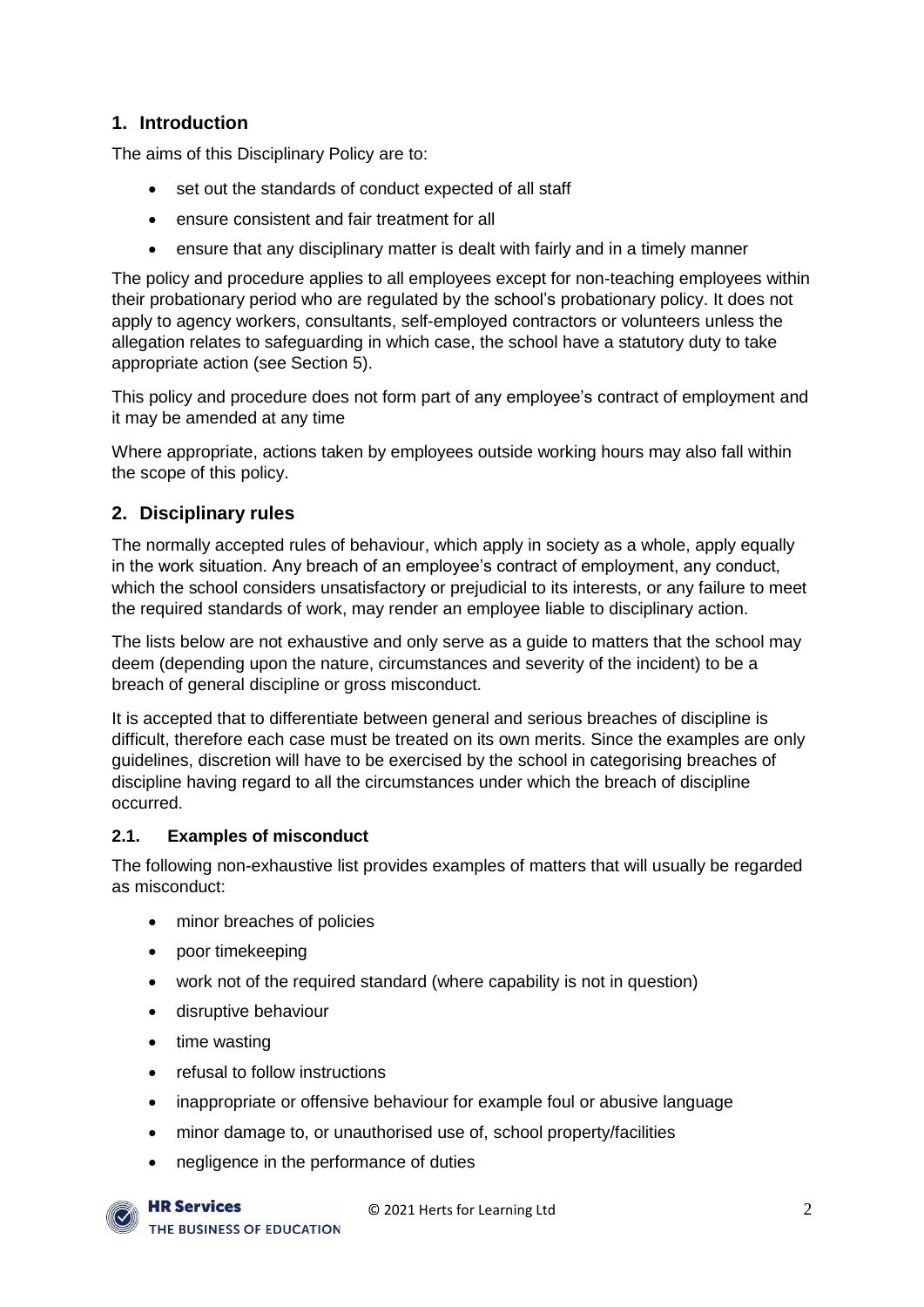#### <span id="page-3-0"></span>**2.2. Examples of gross misconduct**

Gross misconduct is a more serious act of behaviour that irreparably undermines the implied duty of mutual trust and confidence with the school or prejudices its reputation or business. The following non-exhaustive list provides examples of matters that will usually be regarded as gross misconduct:

- theft or fraud
- falsification of any school records
- violent or threatening behaviour
- serious damage or misuse of school property/premises
- wilful or persistent refusal to carry out a management instruction or any act of serious insubordination
- criminal offences or conduct, including those committed outside the workplace, which impact on the employee's ability or suitability to do his or her job
- serious failure to follow child protection procedures
- behaviour that has harmed or may have harmed a child
- behaviour that indicates an employee may not be suitable to work with children including such behaviour outside of the workplace which may or may not involve children
- gross negligence
- dishonesty involving anything that relates to life in a school
- covertly recording hearings, meetings or colleagues
- harassment, bullying or discrimination against any other person
- unauthorised absence from the workplace
- serious breach of trust and confidence
- serious breach of health and safety procedures or regulations
- smoking on school premises
- being under the influence of alcohol or drugs on school premises or at a school event
- failure to maintain appropriate professional boundaries with any pupil
- behaviour prejudicial to the good name or interests of the school or which may bring the school into disrepute
- breach of confidentiality or failure to ensure that confidential information is kept secure
- inappropriate use of the school's information technology including email or internet abuse or and accessing sites containing pornographic, offensive or obscene material
- inappropriate use of social media

#### <span id="page-3-1"></span>**3. Principles**

Any disciplinary matter will be dealt with fairly and without unreasonable delay.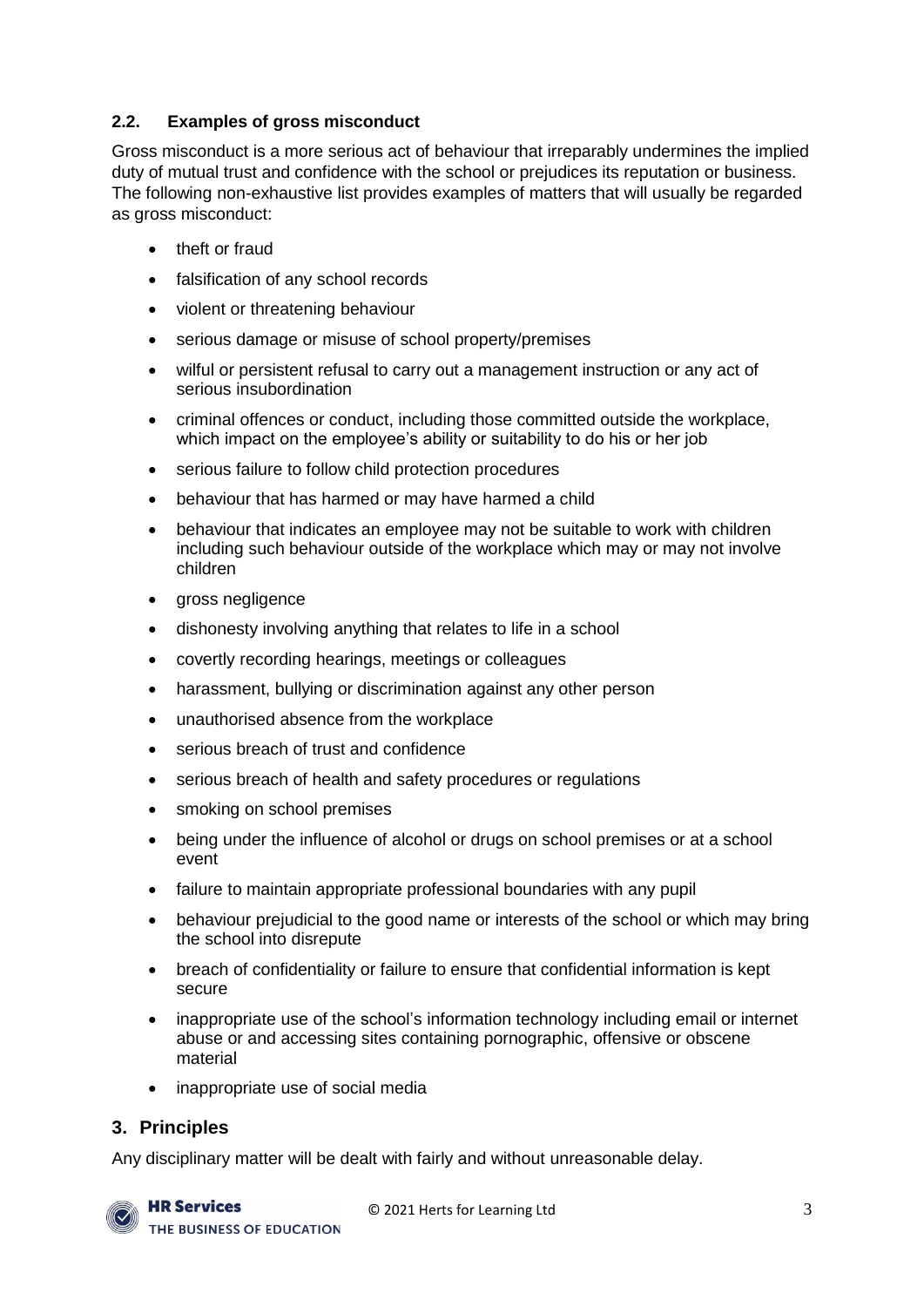Employees will be given the opportunity to respond before any formal sanction is taken by the school in respect of which they will have a right of appeal.

All employees must treat information communicated to them in connection with a disciplinary matter as confidential. A breach of confidentiality will be taken seriously and may lead to disciplinary action under this policy and procedure.

#### <span id="page-4-0"></span>**4. Informal process and management advice**

It may be appropriate for minor conduct issues to be dealt with informally through management discussion rather than a formal process.

Where improvement is required, informal management advice clarifying the expectations of the school may be issued.

Expectations of the employee will be set out in writing and a copy will be given to the employee and placed on their personnel file. This informal management advice does not constitute a formal warning but may be referred to as part of any further disciplinary proceedings within reasonable timescales.

Formal steps will be taken under this policy if the matter is not resolved informally or an informal approach is not appropriate.

#### <span id="page-4-1"></span>**5. Allegations about safeguarding children (Child Protection)**

Schools should appoint a designated safeguarding lead (DSL), also known as 'designated senior person' (DSP) from the school's senior leadership team who has appropriate authority and is given the time for training and resources in order to provide support and advice to other staff on child protection matters. There should always be cover for this role should the DSL be away for any reason.

Schools should ensure they are familiar with their Designated Officer (DO), also known as 'Local Authority Designated Officer' (LADO) from the Local Authority who handles child protection/safeguarding allegations. The DO has a statutory duty to ensure that allegations about safeguarding are handled properly and expeditiously.

The 'harm test' may be met if an employee agency worker or volunteer has:

- behaved in a way that has, or may have, harmed a child
- possibly committed a criminal offence against or related to a child or
- behaved towards a child in a way that indicates that he/she is unsuitable to work with children should be dealt with in accordance with HSCB procedures
- behaved, or may have behaved, in a way that indicates they may not be suitable to work with children.

This includes where an employee, agency worker or volunteer is involved in an incident outside of school which did not involve children but could have an impact on their suitability to work with children. For example, if a member of staff is involved in domestic violence at home and no children were involved, the school would need to consider what triggered these actions and whether a child in the school could trigger the same reaction, and therefore be put at risk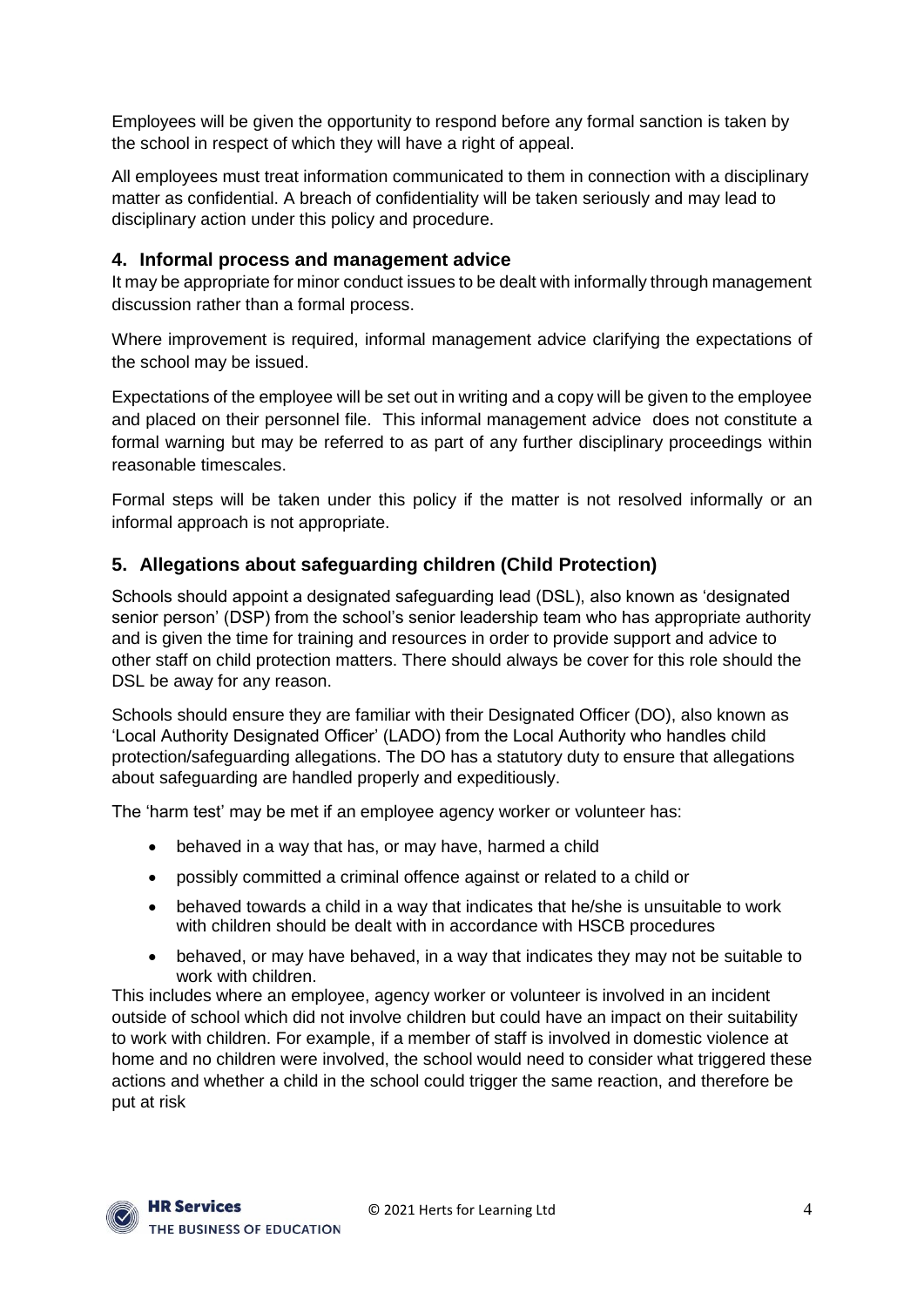In some circumstances, the school will have to consider an allegation against an individual not directly employed by them, where its disciplinary procedures do not fully apply, for example, supply teachers provided by an employment agency or volunteers.

Whilst the school is not the employer of agency workers or volunteers, we must ensure allegations are dealt with properly. In no circumstances will the school decide to cease to use an agency worker/volunteer due to safeguarding concerns, without finding out the facts and liaising with the Local Authority Designated officer (LADO) to determine a suitable outcome. The school will discuss with the agency whether it is appropriate to suspend the worker, or redeploy them to another part of the school, whilst an investigation is carried out.

Where the harm test is or may be met, allegations concerning the safety and welfare of children must be investigated and heard even if the employee has resigned. The employee should be given a full opportunity to answer the allegation and make representations about it.

No internal disciplinary investigation/procedures should be initiated in relation to child protection whilst the matter is being investigated by the police/Child Protection/Social Services, without authorisation being given to do so.

It may be difficult to reach a conclusion and it may not be possible to apply any disciplinary sanctions if a person leaves employment before the process is complete. However, the disciplinary process should still be completed. If the decision is that the member of staff would have been dismissed or a sanction imposed had they still been in employment, there is a legal duty to make a referral to the DBS and/or Teacher Regulation Agency (if the employee is a Teacher).

#### <span id="page-5-0"></span>**6. Safeguarding Low Level Concerns/Allegations**

In accordance with the latest statutory guidance in Keeping Children Safe in Education, the school will look to manage any allegations/low level concerns that do not meet the harm test and are therefore not eligible to be referred to the LADO.

The term 'low-level' concern does not mean that it is insignificant, it means that the behaviour towards a child does not meet the harm test threshold.

A low-level concern is any concern that an adult working in or on behalf of the school may have acted in a way that:

• is inconsistent with the staff code of conduct, including inappropriate conduct outside of work; and

• does not meet the allegations threshold or is otherwise not considered serious enough to consider a referral to the LADO.

Examples of such behaviour could include, but are not limited to:

- being over friendly with children;
- having favourites;
- taking photographs of children on their mobile phone;
- engaging with a child on a one-to-one basis in a secluded area or behind a closed door; or,
- using inappropriate sexualised, intimidating or offensive language.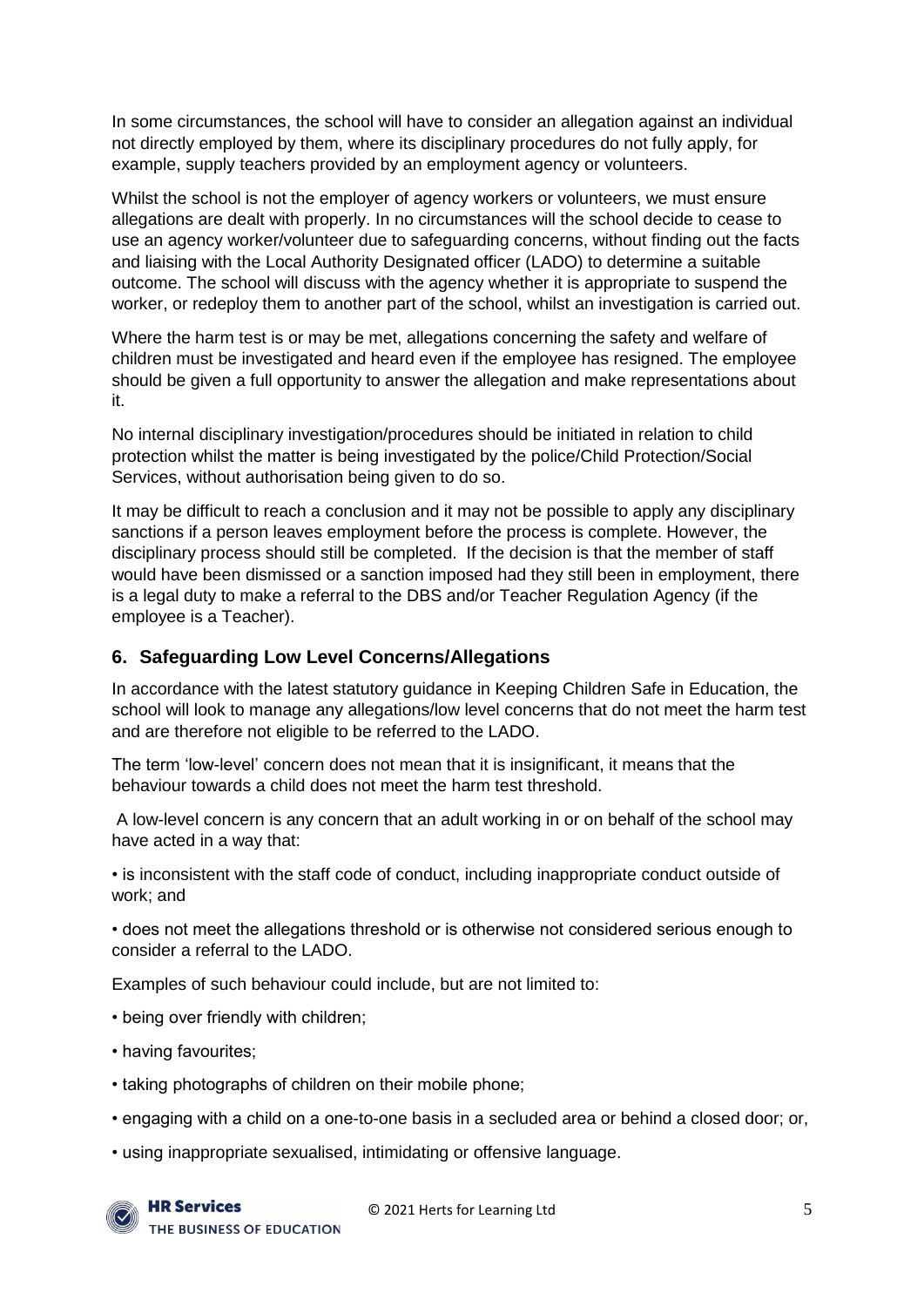# <span id="page-6-0"></span>**7. Financial irregularity (for maintained schools)**

If a case in a school maintained by the local authority involves alleged financial irregularity, corruption or fraud, the Local Authority Internal Audit Department must be contacted at the earliest possible opportunity and, unless otherwise impracticable, before any investigation commences.

Internal Audit will determine whether the matter should be referred to the police. No internal disciplinary investigation/procedures should be initiated in relation to fraud whilst the matter is being investigated by the police/Internal Audit/Education Skills and Funding Agency (ESFA) without authorisation being given to do so.

The ESFA must be notified of any fraud, theft or irregularity which singly or cumulatively exceeds £5K. Any unusual or systemic fraud must be reported regardless of value. The ESFA may decide to conduct their own investigation which may take precedence over the schools and this should be checked at an early stage.

# <span id="page-6-1"></span>**8. Disciplinary action involving a professional association/trade union representative or relating to trade union activities**

If the employee is an accredited trade union representative recognised by the school/Local Authority for collective bargaining purposes, no action will be taken under this policy, save for of suspending the employee in a case of suspected gross misconduct, until the matter has been discussed (with the employee's consent) with a full time official of the relevant union.

If consent is withheld the school may continue to apply its policy.

## <span id="page-6-2"></span>**9. Overlapping disciplinary and grievance issues**

If an employee raises a grievance after disciplinary proceedings have started against them the school will consider suspending the disciplinary proceedings for a short period to consider the implications of the grievance (if any) on the disciplinary process. If the grievance and disciplinary issues are unrelated they can be heard separately but if connected they may be dealt with concurrently.

## <span id="page-6-3"></span>**10.Suspension**

There may be instances where suspension with pay is necessary whilst investigations are carried out.

Suspension does not imply that any decision about the veracity of the allegations has been made. The decision to suspend may be made by the Headteacher or the governing body after serious consideration of the case. Suspension is not automatic and depending on the circumstances it may be possible that alternative arrangements are made such as a change to work location or reorganisation of duties.

Where possible, a meeting will be held with the employee at which the allegations and reasons for considering suspension will be discussed. The school will consider reasonable requests from an employee to be accompanied by a trade union official or work colleague where this does not unreasonably delay the process.

The school will consider reasonable alternatives to suspension where they exist. If suspension is deemed necessary then this does not imply that a decision about the veracity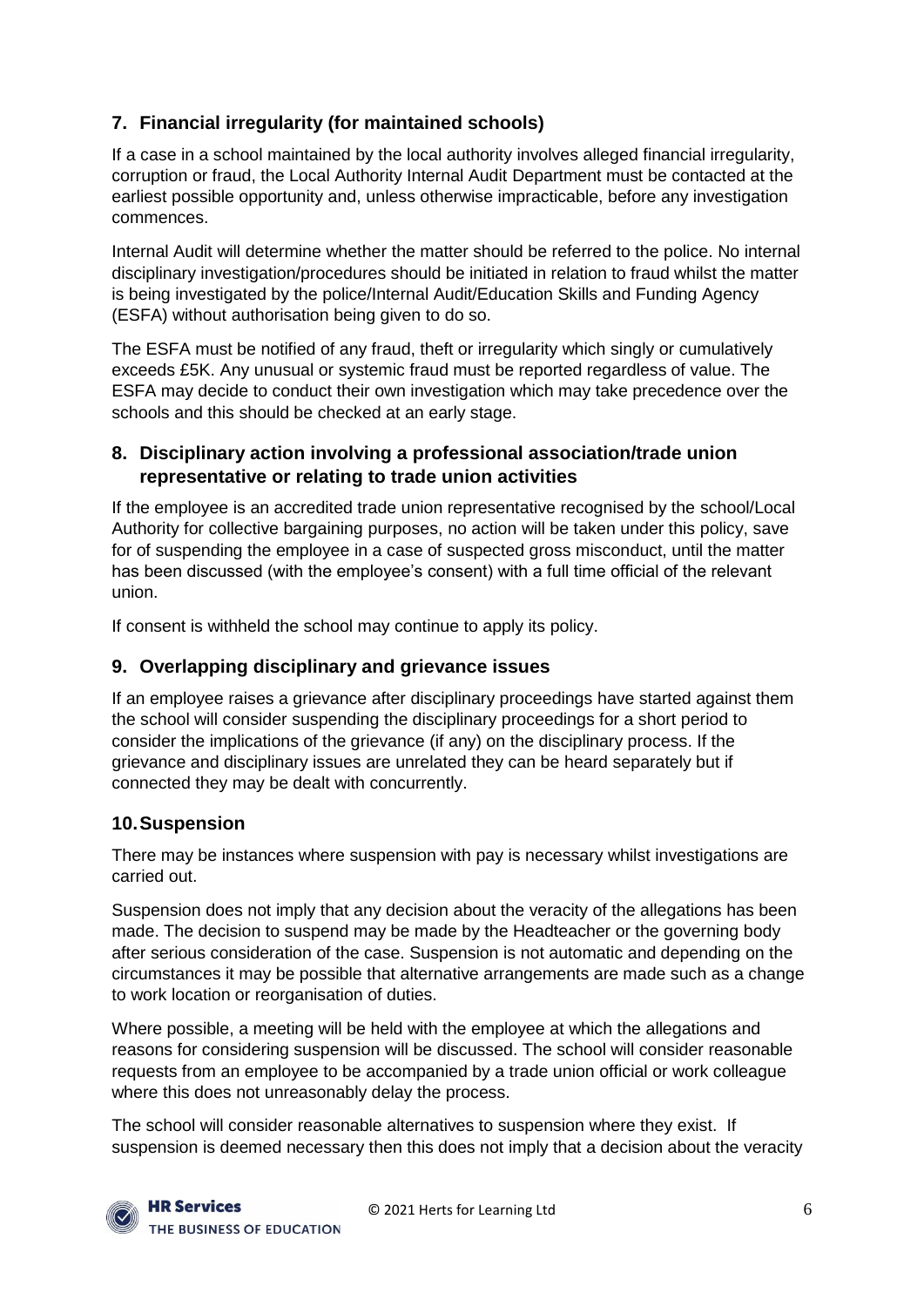of the allegations has been made and the period of suspension will not be considered as disciplinary action.

Where the allegation concerns the safeguarding of children, a risk assessment must be discussed with the DSL. Once this assessment has been made, a decision about suspension can be taken.

Suspension will be reviewed periodically to consider whether circumstances surrounding the suspension have changed.

During suspension a named contact will be assigned to keep in touch with the employee

Where the employee is remanded in custody the school will consider whether it is appropriate for the period of suspension to be unpaid.

#### <span id="page-7-0"></span>**11.Investigation**

No disciplinary action or sanction will be applied until the allegations have been investigated.

The purpose of the investigation is to establish a fair and balanced view of the facts. Dependant on the case this may involve interviewing the employee and any witnesses or reviewing relevant documents and other information.

Unless otherwise impracticable, different individuals will carry out the investigation and disciplinary hearing.

An investigation may consist of the gathering of evidence or an investigation interview with the employee or witnesses as the case requires.

Investigation interviews are solely for the purpose of fact-finding and the employee will be informed at the outset that the meeting is an investigation interview.

There is no statutory right for an employee to be accompanied at a formal investigatory meeting however the school will extend this right to employees who do wish to be accompanied.

The employee will be informed as soon as possible as to the conclusion of the investigation and its outcome.

If the allegation is without foundation, no further formal action will be taken and the employee will be informed of this in writing.

#### <span id="page-7-1"></span>**12.Pre-agreement**

It is perfectly acceptable for an agreement to be arrived at prior to the hearing between both parties in circumstances where the facts are not in dispute and both parties agree on the sanction.

A formal meeting should be held to discuss the key findings of the investigation and issue the pre-agreed sanction.

An employee will be given the right of appeal against any pre-agreed sanction.

This approach will **not** apply where the allegation concerns the safeguarding and protection of children, where the harm threshold has or may have been met or where allegations relate to criminal activity or fraud.

It is not appropriate to dismiss an employee by means of pre-agreement.

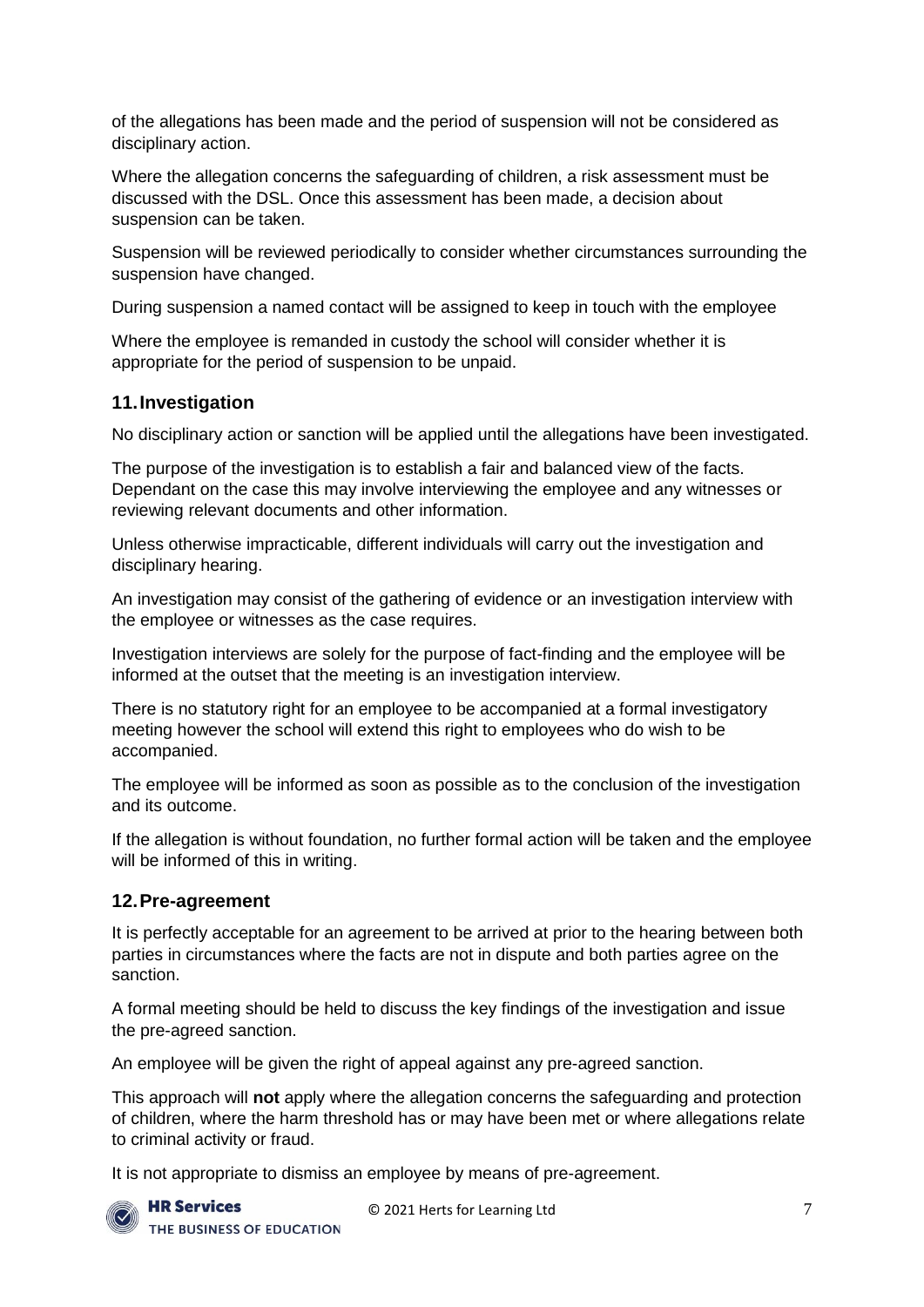There will be a right to revert to the procedure outlined within this disciplinary at any point prior to the formal pre-agreement meeting taking place.

# <span id="page-8-0"></span>**13.Definition and separation of roles**

Where possible the school will seek to establish clear separation of roles in any disciplinary process. These will usually be defined as a Commissioning Manager, Investigating Officer and separate hearing panel(s).

# <span id="page-8-1"></span>**13.1. The Commissioning Manager**

The Commissioning Manager, normally the Line Manager, Headteacher or the Chair of Governors, will appoint an Investigating Officer to carry out any formal investigation and review the investigation before proceeding to a hearing.

# <span id="page-8-2"></span>**13.2. The Investigating Officer**

The Investigating Officer will normally be an appropriate member of the school's staff or an appropriate external third party.

# <span id="page-8-3"></span>**14.Invite to formal hearing**

If the Commissioning Manager decides that there is a disciplinary case to answer the school will invite the employee to a formal disciplinary hearing.

The employee will receive at least five working days' notice of the hearing in writing.

Notification will include details of the allegations, possible consequences and sufficient information to enable the employee to answer the case at the formal hearing. This will include any evidence the employer proposes to use in the formal hearing.

All attendees at the hearing should receive any evidence to be presented, including a copy of the letter inviting the employee to the hearing, in reasonable time before the hearing.

# <span id="page-8-4"></span>**15.Right to be accompanied**

The employee has the right to be accompanied and supported at a formal hearing by a trade union representative or work colleague.

The employee should provide the name of their representative within two working days of the hearing. Where the chosen companion is unavailable on the day scheduled for the hearing, the employee may request that the hearing be rescheduled to an alternative time that is reasonable and within five working days of the scheduled date.

If the representative remains unavailable, the employee may be asked to choose another representative.

During the hearing the companion may address the hearing to put the employee's case and confer with the employee however they may not answer questions on the employee's behalf or address the hearing if the employee indicates they do not wish this.

# <span id="page-8-5"></span>**16.Disciplinary panel**

Where dismissal is a possible outcome, the case will normally be heard by a panel of three governors. It may be necessary to co-opt governors from other schools where it is not possible to form a panel from the school's own governing body.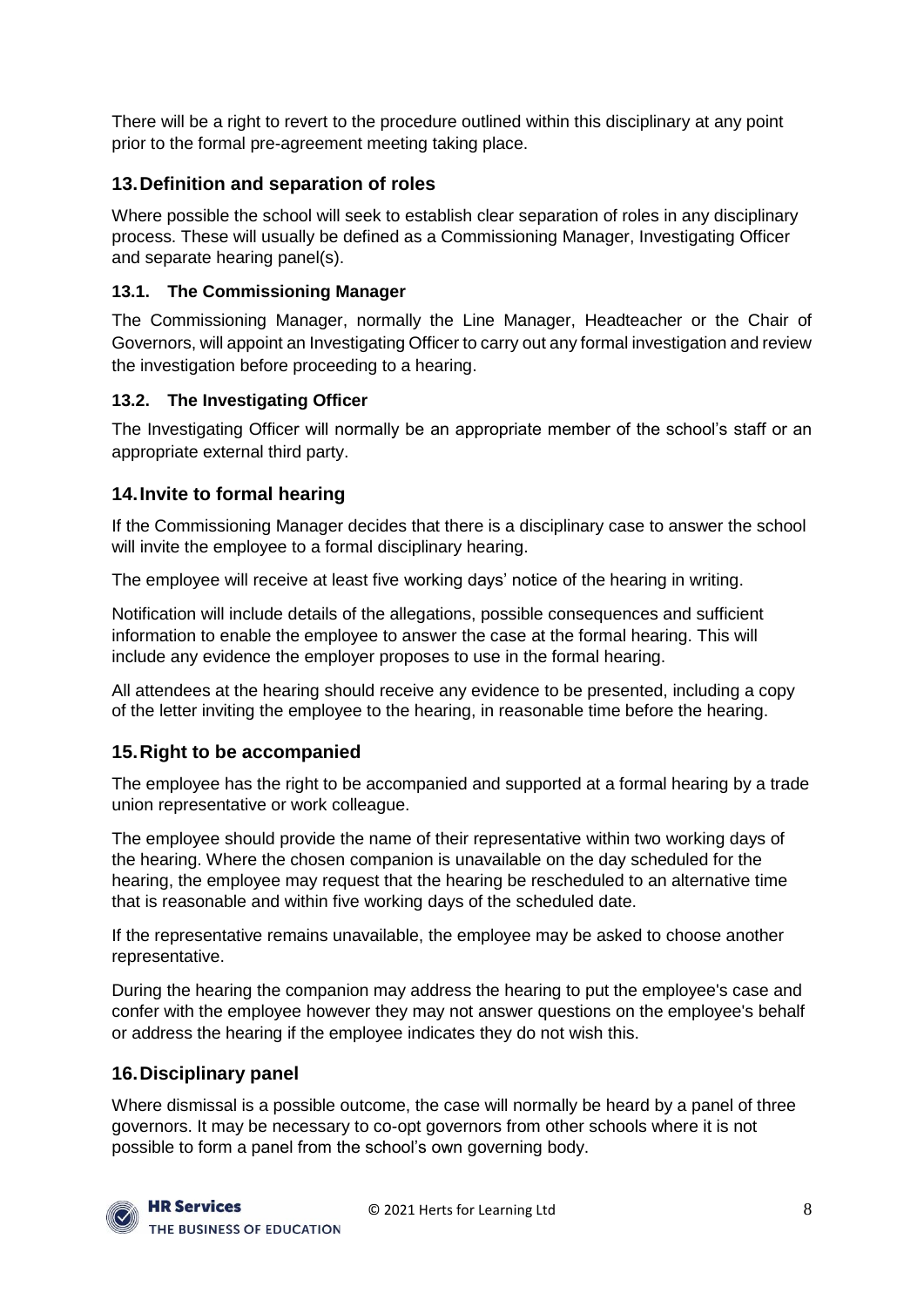Where dismissal is not a possible outcome the hearing may be conducted by the Commissioning Manager or other appropriate person with authority to give a disciplinary sanction.

Those hearing the case must be impartial and must not have any prior knowledge of the case.

## <span id="page-9-0"></span>**17.Advice and support at a Hearing**

At any hearing where dismissal is to be considered, the local authority must be invited to send an adviser. This is normally a member of the authority's HR service or an HR provider who is recognised by the authority.

A Human Resources adviser may attend the disciplinary panel to provide professional support and advice to the panel. This adviser will not be a decision maker in this process.

A note taker may be present at the hearing. They will make a record of the hearing, but not of the confidential deliberations of the panel. The employee will receive a copy of these notes with the formal outcome letter unless otherwise impracticable.

The school must send all of the papers for the hearing to the HR adviser no later than the date on which they are sent to the employee.

# <span id="page-9-1"></span>**18.Formal hearing**

The employee (and their companion) must make every effort to attend the hearing. If the employee fails to attend the hearing without good reason, or is persistently unavailable, the school may make a decision based on the evidence available.

The school does not allow the audio recording of disciplinary hearings unless there are preagreed exceptional circumstances. Covert recording is considered gross misconduct.

At the hearing the employee will be entitled to:

- a full explanation of the case against them
- set out their case and respond to any allegation
- ask questions, present evidence and call relevant witnesses
- raise points about any information provided by witnesses

Any witness to be called at a hearing must have submitted a written statement of their knowledge of the case at least three working days in advance of the hearing. These statements will be shared with the employee without delay.

The Disciplinary Panel may adjourn the hearing if it is necessary to do so. The employee will be informed of the likely period of any adjournment.

The panel will convey the decision to the employee, in writing, within seven calendar days or as soon as is reasonably practicable. The employee will be notified of their right of appeal under this policy.

## <span id="page-9-2"></span>**19.Hearing outcome**

The decision is normally conveyed orally at the disciplinary hearing in the presence of the parties and will be confirmed in writing as soon as reasonably practicable, usually within seven calendar days.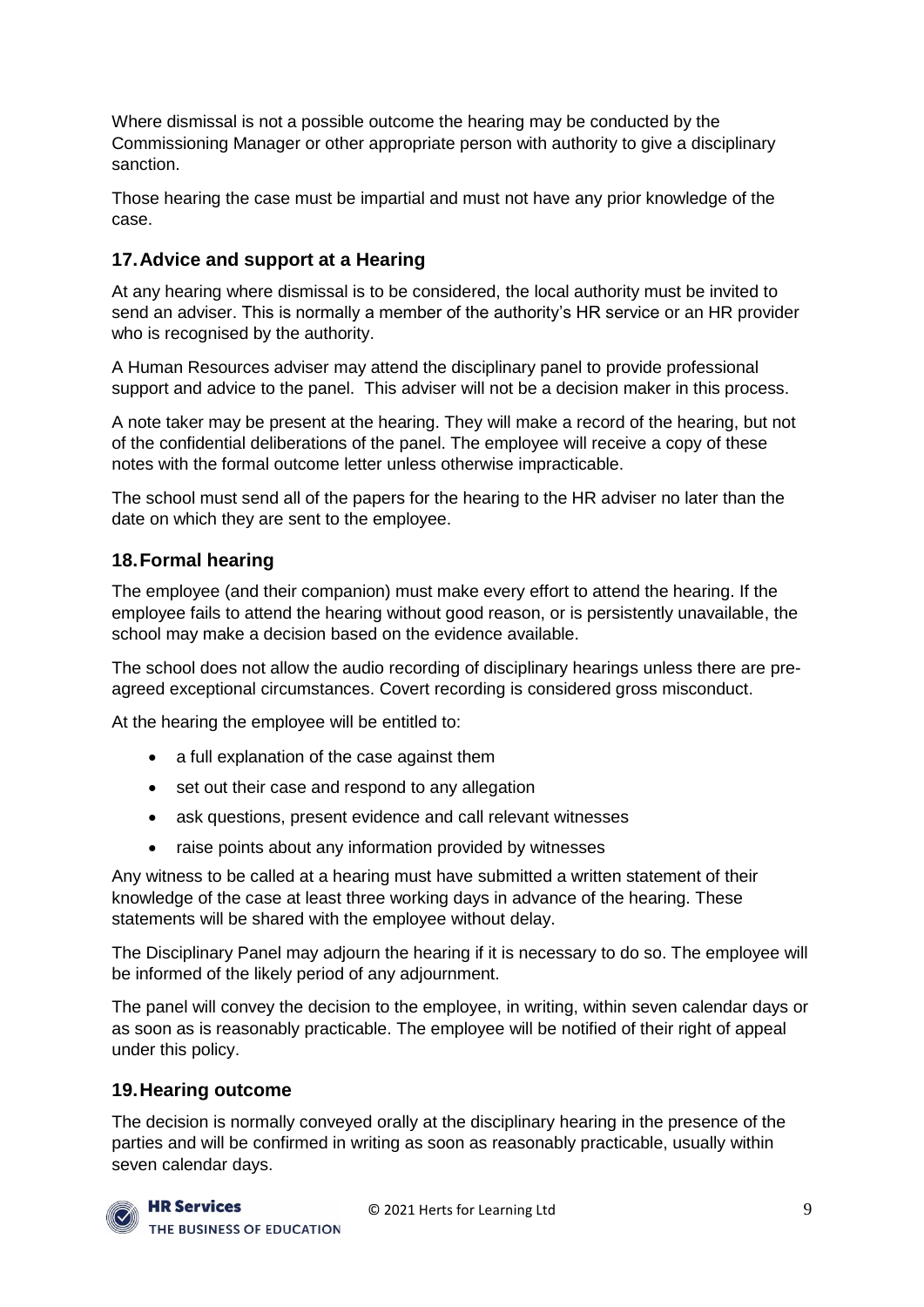On occasions, particularly after a lengthy hearing, it may be necessary to adjourn and reconvene at another time to consider its decision or close the meeting to consider the evidence and make a decision. In such cases, it may be agreed to communicate the outcome by telephone before confirming the decision in writing.

# <span id="page-10-0"></span>**20.Disciplinary action**

Where, following a disciplinary hearing, the panel reasonably believes that the employee has committed a disciplinary offence, the following disciplinary action may be taken:

#### <span id="page-10-1"></span>**20.1. First written warning**

Where misconduct has occurred and informal discussions have not led to sufficient improvement or are not considered appropriate, a formal written warning may be issued.

A written warning will remain active for a period of twelve months, unless the employee is notified to the contrary, and will be recorded on the employee's personnel file.

After the expiry of the warning period, the warning will remain permanently on the personnel file but will be disregarded in deciding the outcome of future disciplinary proceedings.

The employee will need to be at work throughout the relevant warning period. If they should be absent from work for any reason the school reserves the right to extend the period of warning at their discretion.

#### <span id="page-10-2"></span>**20.2. Final written warning**

If an employee's misconduct is sufficiently serious, or if there are existing live warnings, it may be appropriate to move directly to a final written warning.

A final written warning will normally remain active for a period of twelve months or in exceptional circumstances up to twenty four months.

After the expiry of the warning period the warning will remain permanently on the personnel file but will be disregarded in deciding the outcome of future disciplinary proceedings.

The employee will need to be at work throughout the relevant warning period. If they should be absent from work for any reason the school reserves the right to extend the period of warning at their discretion.

## <span id="page-10-3"></span>**20.3. Dismissal (including summary dismissal for gross misconduct)**

Where the employee has committed further acts of misconduct during the life of a final written warning the school may elect to dismiss with notice or payment in lieu of notice.

Where the employee has committed an act of gross misconduct, the employee may be summarily dismissed without notice, regardless of whether there are live previous warnings on file.

Where the allegations relate to safeguarding or child protection issues the school will consider whether it is appropriate to make a referral to the DBS.

If a Teacher is summarily dismissed the school will make a referral to the Teaching Regulation Agency.

#### <span id="page-10-4"></span>**20.4. Informal management advice**

Where the panel establishes that a formal disciplinary sanction is not required, but where minor concerns remain regarding an employees' conduct, they may give consideration to